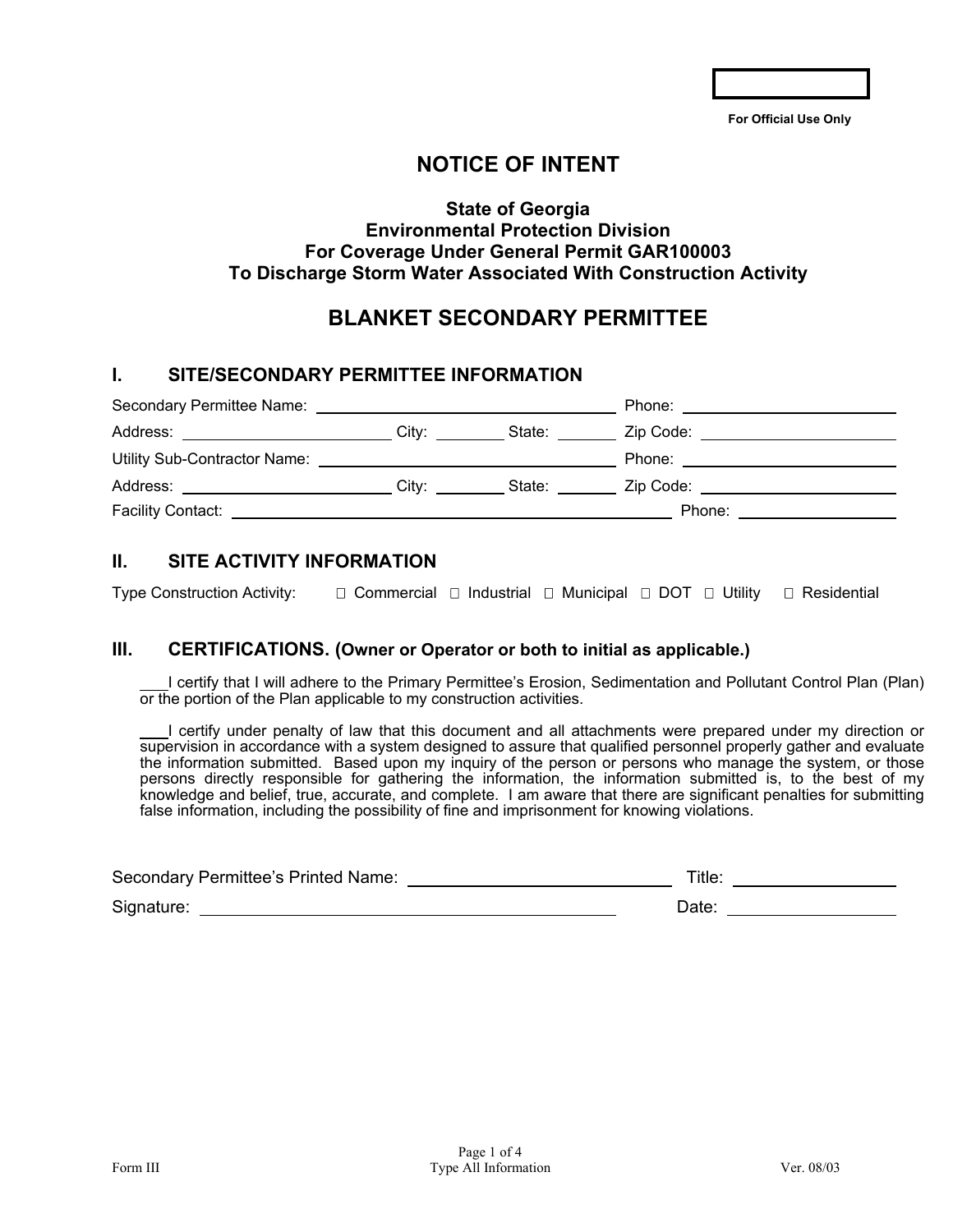### **Instructions Blanket Notice of Intent -** *Secondary Permittee*  **For Storm Water Discharges Associated With Construction Activity To Be Covered Under The NPDES General Permit Who must file a Notice of Intent (NOI) Form**

This Notice of Intent must be typed. Any NOI that contains illegible information will not be accepted, will be returned, and the site will not be granted Permit coverage. All information on this NOI must be submitted to be a valid Notice. Any information requested on the NOI that is not applicable to the owner and operator or to the site must be marked "N/A".

The Owner and Operator of an activity that has a discharge of storm water from a site where construction activities occur must apply for a National Pollutant Discharge Elimination System (NPDES) Permit. The Georgia Environmental Protection Division has issued this General NPDES Permit for storm water discharges from construction activities with an effective date of August 12, 2003. The Permit is available is available for review at EPD's offices and on EPD's web page at www.dnr.state.ga.us/dnr/environ/. It is highly recommended that the permittee read and understand the terms and conditions of the Permit prior to submitting a NOI for coverage under this Permit. Contact EPD at the Regional Office or District Office shown on the next page for assistance in completing this NOI.

**Where to file NOI Forms** -- The NOI and attachments must be sent to the Regional Office or District Office shown on the next page. Please submit only the first page of this document; do not submit the instructions or addresses.

### **Section I. Site / Secondary Permittee Information**

Enter the information required. The site/project name is the physical location of the construction activity. Should the site lack a street address, sufficiently describe the facility location so that it can be found by district personnel. If additional space is needed, attach the description to the notice.

The facility contact is the person who the secondary permittee has assigned the responsibility for the daily on-site operational control. Please do not leave any blanks in this section.

### **Section II. Site Activity Information**

The start date and completion date are expected for the construction activity for which this NOI is applicable.

Estimated disturbed acreage is the total number of acres, **to the nearest 1/10 acre,** that will be disturbed under this NOI (this includes disturbances by the secondary permittee(s).)

### **Section III. Receiving Water Information**

If the facility discharges storm water directly or indirectly (but not through a MS4) to the receiving water(s), enter the name(s) of the receiving water(s) and indicate whether the water(s) is a trout stream or a warm water fisheries stream. Attach to this notice a written description and a map of the location of the receiving water(s).

If the storm water discharges to a municipal separate storm sewer system (MS4), enter the name of the operator of the MS4 (e.g., city name or county name) and the name of the receiving water at the point of discharge from the MS4. A MS4 is defined as a conveyance or system of conveyances (including: roads with drainage systems, municipal streets, catch basins, curbs, gutters, ditches, man-made channels, or storm drains) that is owned or operated by a city or county which is designed or used for collecting or conveying storm water. It may be necessary to contact the city or county that operates the MS4 to determine the name of the receiving waters. Indicate whether the receiving water(s) is a trout stream or a warm water fisheries stream.

### **Section IV. Certifications**

All applicants must sign this certification. Permittees shall initial next to the applicable certification statements on the line provided. Federal and State statutes provide specific requirements as to whom is authorized to sign Notice of Intents. Signing of a Notice of Intent by others is not a valid submittal. Please be aware Federal and State statues provide severe penalties for submitting false information on this application form. Federal and State regulations require this application to be signed as follows:

- For a corporation: by a responsible corporate officer;
- For a partnership or sole proprietorship: by a general partner or the proprietor; or
- For a municipality, state, Federal or other public facility: by either a principal executive officer or ranking elected official.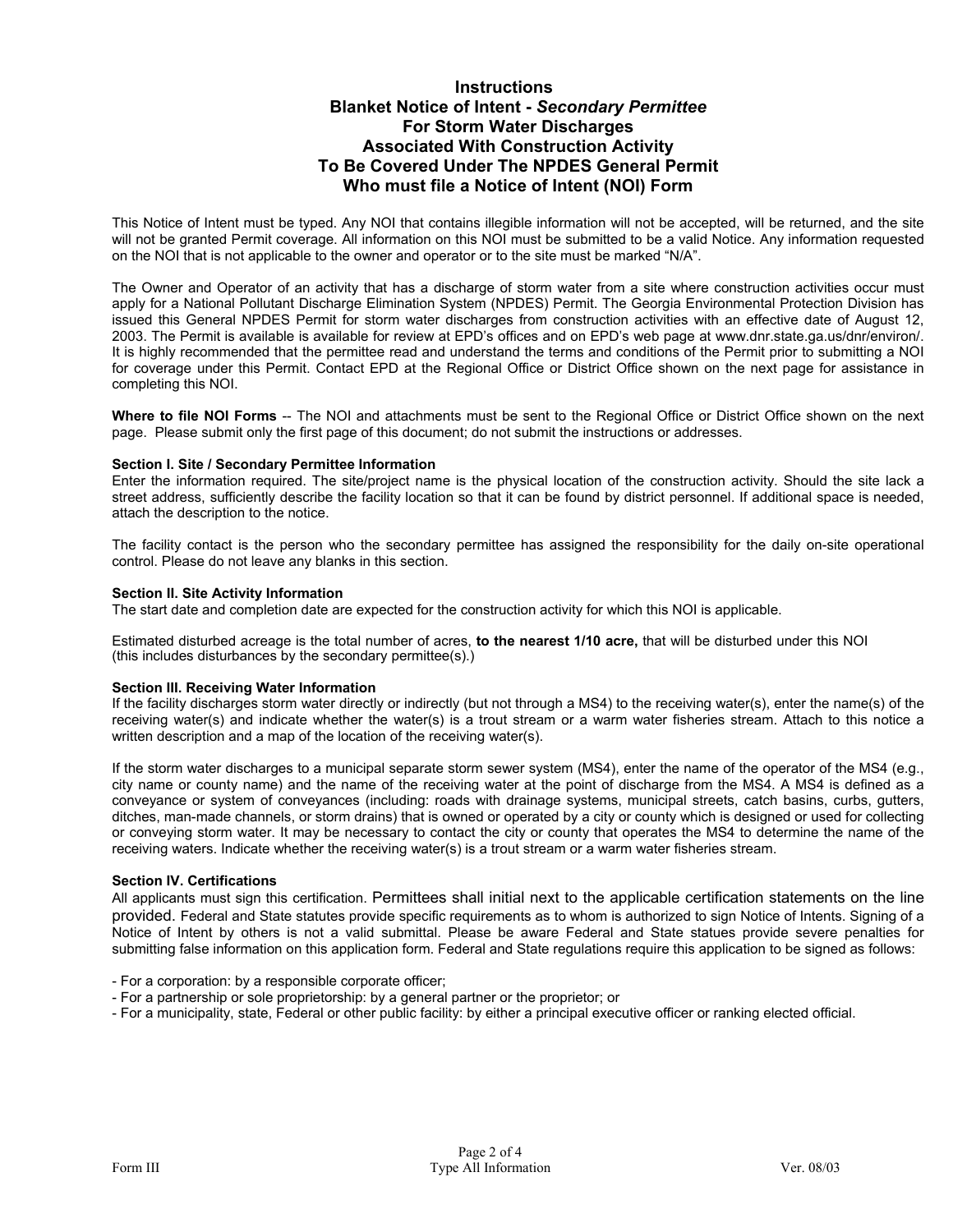## **GEORGIA EPD DISTRICT OFFICES**

All Notice of Intents, Notice of Terminations, Erosion, Sedimentation and Pollution Control Plans, Comprehensive Monitoring Programs, certifications, reports, and any other information shall be sent to the following District offices of EPD:

**A. For facilities/sites located in the following counties:** Bibb, Bleckley, Chattahoochee, Crawford, Dooly, Harris, Houston, Jones, Lamar, Macon, Marion, Meriwether, Monroe, Muscogee, Peach, Pike, Pulaski, Schley, Talbot, Taylor, Troup, Twiggs, Upson

Information shall be submitted to: West Central District Office

Georgia Environmental Protection Division 2640 Shurling Drive Macon, GA 31211-3576 (478) 751-6612

**B. For facilities/sites located in the following counties:** Burke, Columbia, Emanuel, Glascock, Jefferson, Jenkins, Johnson, Laurens, McDuffie, Montgomery, Richmond, Screven, Treutlen, Warren, Washington, Wheeler, Wilkinson

Information shall be submitted to: East Central District Office

 Georgia Environmental Protection Division 1885-A Tobacco Road Augusta, GA 30906-8825 (706) 792-7744

**C. For facilities/sites located in the following counties:** Baldwin, Banks, Barrow, Butts, Clarke, Elbert, Franklin, Greene, Hall, Hancock, Hart, Jackson, Jasper, Lincoln, Madison, Morgan, Newton, Oconee, Oglethorpe, Putnam, Stephens, Taliaferro, Walton, Wilkes

Information shall be submitted to: Northeast District Office

Georgia Environmental Protection Division 745 Gaines School Road Athens, GA 30605-3129 (706) 369-6376

**D. For facilities/sites located in the following counties:** Clayton, Coweta, DeKalb, Fayette, Gwinnett, Heard, Henry, Rockdale, Spalding

| Information shall be submitted to: | Mountain District - Atlanta Satellite     |
|------------------------------------|-------------------------------------------|
|                                    | Georgia Environmental Protection Division |
|                                    | 4244 International Parkway, Suite 114     |
|                                    | Atlanta, GA 30354-3906                    |
|                                    | (404) 362-2671                            |

**E. For facilities/sites located in the following counties:** Bartow, Carroll, Catoosa, Chattooga, Cherokee, Cobb, Dade, Dawson, Douglas, Fannin, Floyd, Forsyth, Fulton, Gilmer, Gordon, Habersham, Haralson, Lumpkin, Murray, Paulding, Pickens, Polk, Rabun, Towns, Union, Walker, White, Whitfield

Information shall be submitted to: Mountain District - Cartersville Office Georgia Environmental Protection Division P.O. Box 3250 Cartersville, GA 30120-1705 (770) 387-4900

**F. For facilities/sites located in the following counties:** Appling, Atkinson, Bacon, Brantley, Bryan, Bulloch, Camden, Candler, Charlton, Chatham, Clinch, Coffee, Effingham, Evans, Glynn, Jeff Davis, Liberty, Long, McIntosh, Pierce, Tattnall, Toombs, Ware, Wayne

Information shall be submitted to: Coastal District- Brunswick Office

Georgia Environmental Protection Division One Conservation Way Brunswick, GA 31520-8687 (912) 264-7284